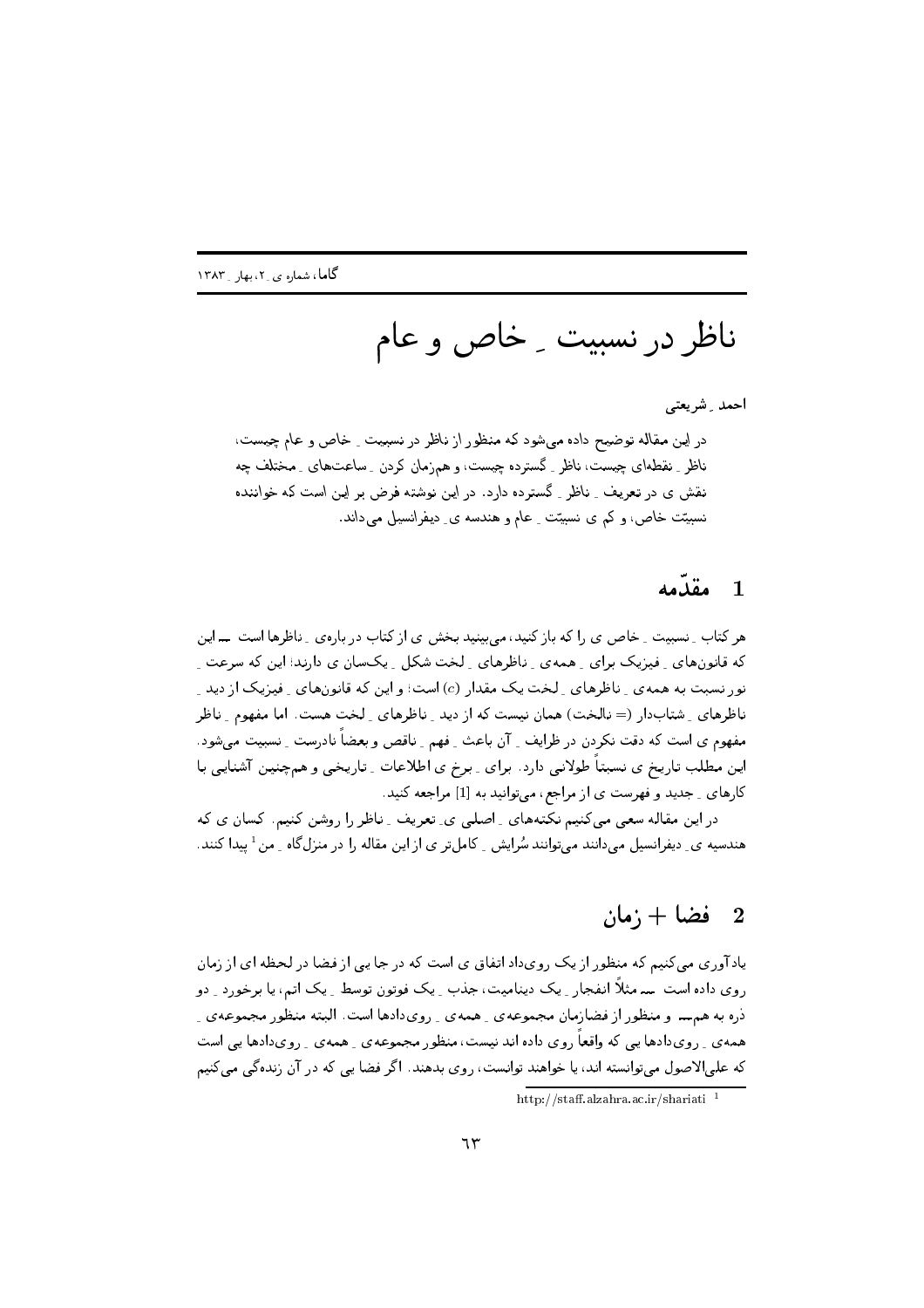بے کران باشد (در واقع اگر  $\mathbb{R}^3$  باشد)، و زمان هم ازلی و ابدی باشد (یعنی  $t$  بین ب $\infty$  و  $\infty$  باشد)، در آن صورت فضازمان همان مجموعه ی به هست: 1 مختصه برای به ثبت به زمان به رویدادن به یک روی داد، و 3 مختصه برای پشت مکان آن.

اکنون فرض کنید  $E$  و  $E'$  دو رویداد باشند. می پرسیم:

) فاصلهی ;مانی ی بین  $E$  و  $E'$  چه قدر است ؟

ii) فاصلهی ِ مکانی ی ِ بین ِ  $E$  و  $E'$  چه قدر است؟

تا پیش از گالیلِئو<sup>1)</sup> و نیوتن<sup>2)</sup> ، تصور <sub>-</sub> غالب <sub>-</sub> فیزیکییشهها و فیلسوفها این بود که پاسخ <sub>-</sub> این دو پرسش یکتا و مستقل از ناظر است. چنین فضازمان ی را میتوان فضازمان <sub>-</sub> ارستویی<sup>3)</sup> نامید. فضازمان ِ ارستویی، A، همان  $\mathbb{R}^4$  است به همراه ِ دو نگاشت ِ  $T$  و d، که اول ی فاصلهی ِ زمانی یِ دو رویداد، و دوم ی فاصله ی ِ مکانی ی ِ آن دو را میدهد.

با ظهور ِ فیزیک ِ نیوتنی، فضازمان ِ ارستویی از اعتبار افتاد و جای ِ آن را فضازمان ِ گالیلهای، . گرفت این فضازمان هم همان  $\mathbb{R}^4$  است، و رو ی ِ آن هم دو نگاشت  $T$  و  $b$  تعریف شده است، اما $\mathbb{G}$ در این فضازمان فقط فاصله ی ِ مکانبی ی ِ رویدادهای ِ همزمان معنبی دارد. (برا ی ِ یک بحث ِ نسبتاً مبسوط راجع به فضازمان \_ گالیلهای به فصل \_ 1 \_ کتاب \_ آرنُلد [2] رجوع کنید.)

نظریه ی ِ نسبیت ِ خاص ِ اِینشتین<sup>4)</sup> فضارمان ِ مینکُفسکی<sup>5)</sup> را جانشین ِ \_ ۞ کرد. فضارمان ِ مینکُفسکی، M. همان  $\mathbb{R}^4$  است به همراه ِ بازه ی ِ لرنتسی ی ِ زیر

$$
\Delta(E, E') = -c^2 (t - t')^2 + (x - x')^2 + (y - y')^2 + (z - z')^2.
$$
 (1)

این بازه، که برا ی ِ هر دو رویداد  $E=(t,x,y,z)$  و  $E'=(t',x',y',z')$  تعریف می شود، ممکن است مثبت، منفی، یا صفر باشد. نسبیت <sub>-</sub> خاص <sub>-</sub> اینشتین میگوید که پاسخ <sub>-</sub> هر دو سؤال <sub>-</sub> بالا (i و ii) به ناظر بستهگی دارد، به این ترتیب که در نسبیت ِ خاص دسته ای خاص از ناظرها، موسوم به ناظرها ي ِ لخت، از بقيه ي ِ ناظرها متمايز اند. هر ناظر ِ لخت مي تواند به دو سؤال ِ بِالا جواب بدهد، اما این جوابھا با جوابھا یی که یک ناظر <sub>-</sub> لخت <sub>-</sub> دیگر می دھد فرق دارند (با یک تبدیل <sub>-</sub> لرنتس <sup>6</sup>) به هم مربوط اند). آن چه اینک روی اش تأکید میکنیم این است که هر ناظر ِ لخت ی یک زمان ِ جهانبی تعریف میکند، نگاشت ی که به کمک ِ آن میتواند در باره ی ِ همزمان بودن یا تقدّم و تأخّر ِ زمانی ی<sub>-د و</sub>ی دادها صحبت کند.

نظریّه ی ِ نسبیّت ِ عام اینشتین فضازمان ِ مینکُفسکی را هم از اعتبار انداخت. بر طبق ِ نظریّه ی ِ نسبیّت ِ عام، فضازمان یک خمینه ی ِ 4 بعدی ی ِ لرنتسی است، یعنی یک مجموعه ی ِ 4 بعدی که موضعاً شبیه \_فضازمان \_مینکُفسکی ی\_ M است؛ درست به همان نحو ی که هر رویه ی\_ 2 بعدی ی\_ هموار ی موضعاً شبیه ِ صفحه ی ِ اقلیدسی است. به بیان ِ دقیقتر، خمینه ی ِ لرنتسی یعنی خمینه ای که رو ی ِ آن یک متریک ِ شبه ِ رِیمانی با علامت ِ (++ + –) تعریف شده باشد. به کمک ِ این متریک می;توان اوّلاً در هر نقطه از خمینه اندازه ی ِ بردارها را تعیین کرد (اندازه ای که مجذور اش ممکن است مثبت، منفی، یا صفر باشد)؛ ثانیاً میتوان فاصله ی ِ فضازمانی ی ِ بین ِ رویدادها را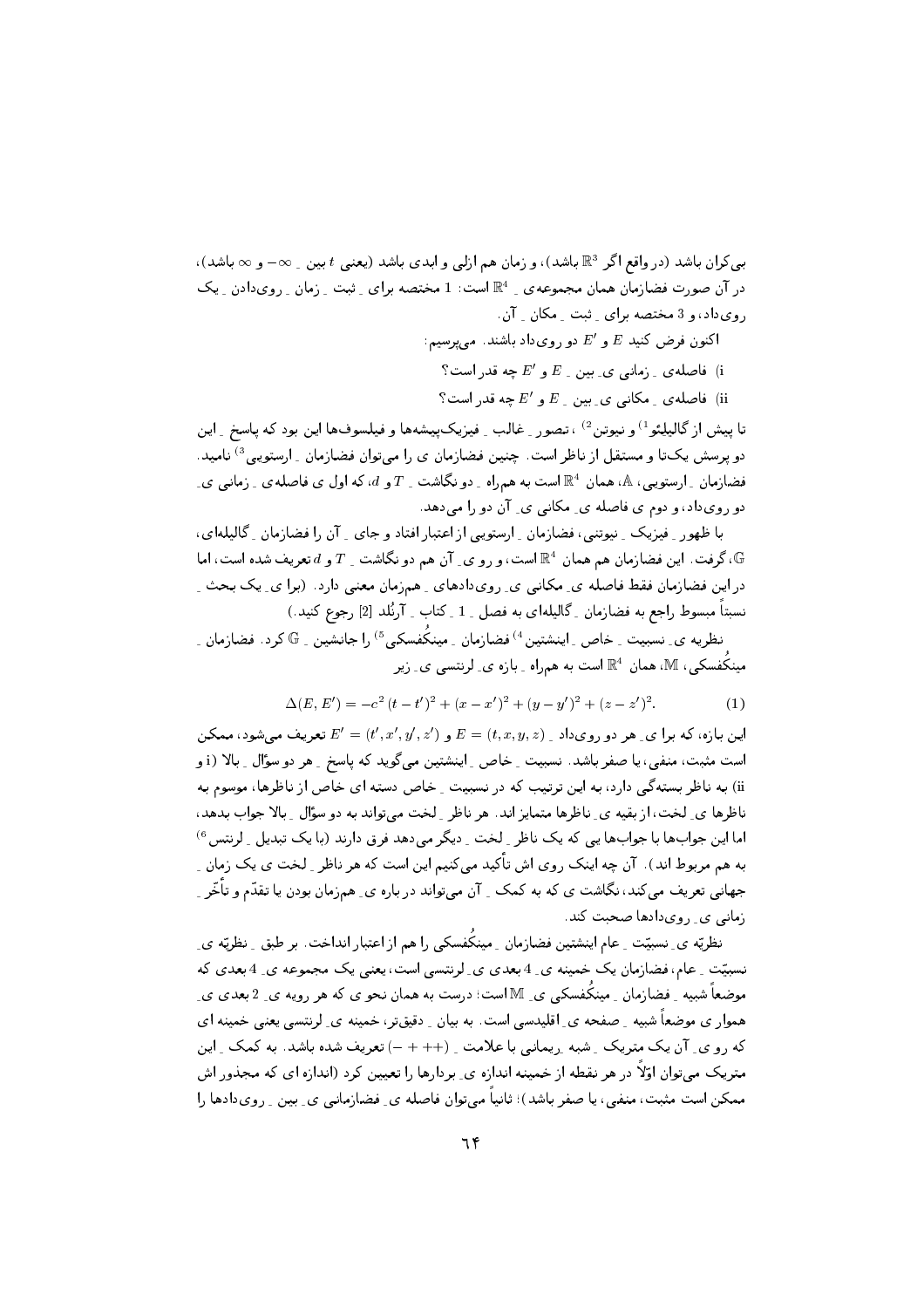تعیین کرد (فاصله ای که اوّلاً مجذور اش ممکن است منفی، مثبت، یا صفر باشد؛ ثانیاً معمولاً فرمول ِ تر و تميز ي مثل \_ (1) ندارد.)

#### ناظ نقطهای  $\boldsymbol{3}$

یک سفینه ی ِ فضایی ی ِ کوچک در نظر بگیرید (کوچک در مقایسه با شعاع ِ خمش ِ فضازمان). فضانورد ِ تو ی ِ این سفینه چه ابزارها یی در اختیار دارد؟ حتماً یک ساعت ِ خیلی دقیق دارد، مثلاً یک ساعت ِ اتمي. به كمک ِ اين ساعت ِ اتمي مي تواند واحد ِ زمان، يعني ثانيه را تعريف كند. (اگر دوست داشته باشد واحد های SI را به کار ببرد، 1 ثانیه را برابر با تعداد \_ خاصّ ی نوسان \_ اتم \_ سزیم در یک وضعیّت ِ خاص تعریف می کند.)

خود ِ سفینه اتاقک ی است حتی|لمقدور محکم (صلب). دیوارهها ی ِ اتاقک ِ سفینه محورها ی ِ مختصّات ی را که فضانورد برا ی ِ ثبت و تجزیه و تحلیل ِ دادهها به کار می برد مشخّص میکنند. ناظر ِ درون ِ سفینه باید بتواند فاصله ی ِ نقطهها ی ِ مختلف ِ درون ِ سفینه را بسنجد. به بیان ِ دیگر، در درون \_ سفینه باید خطکشها یی باشد که ناظر بتواند با آنها فاصله ی\_ ذرَّهها ی\_ مادّی ی\_ درون \_ سفینه را بسنجد. طول \_ خود \_ این خطکشها باید ثابت باشد. نسبیّت \_ خاص یک روش \_ مفهوماً ساده برا ي ِ سنجش ِ فاصله ي ِ نقاط ِ درون ِ سفينه ارائه مي دهد: فاصله ي ِ دو نقطه ي ِ A و B را با سنجیدن <sub>-</sub> زمان ی که طول میکشد نور از A به B برود و برگردد میسنجیم، به این ترتیب که اگر این زمان  $T$  ثانيه باشد، فاصله ي ِ A تا B مي شود  $cT/2$ ، كه در اين جا  $\cos T/9$  , 792, 792, 38  $c=0.$  در واقع با ثابت گرفتن ِ سرعت ِ نور و تعریف ِ ثانیه، متر را تعریف میکنیم. (این همان کار ی است که رو ی ِ زمین واقعاً کرده ایم. تعریف <sub>-</sub> متر در دستگاه <sub>-</sub> SI این است: متر مسافت ی است که نور در مدت <sub>-</sub>  $(.458)$  می $(1/299, 792, 458)$  s

ناظر ِ درون ِ سفینه باید بتواند (و میتواند) تشخیص دهد که آیا سفینه اش یک دستگاه ِ لخت است یا نالخت. برا ی ِ این کار از دو وسیله استفاده میکند: شتابسنج و ژیرُسکُپ. شتابسنج عبارت است از یک جسم ِ نقطهای به جرم ِ  $m$  که به آن یک نیروسنج وصل شده است. (این نیروسنج عبارت است از تعداد ی فنر که جسم را در راستاها ی ِ مختلف گرفته اند. سر ِ دیگر ِ فنرها به نقطهها پی ثابت در سفينه وصل شده است. اگر سفينه شتاب بگيرد، وضعيت \_ اين جسم نسبت به سفينه تغيير مي كند، پس فنرها به این جسم نیروها یی وارد میکنند و در نتیجه کش می آیند یا فشرده میشوند.) شتابسنج دستگاه ی است که چنان نیرو یی به جسم ِ  $m$  وارد میکند که وضعیت ِ نسبی ی ِ آن با سایر ِ اجسام ِ درون \_ سفينه تغيير نكند، و اين نيرو را مىسنجد (هم راستا و هم اندازه ي\_ اين نيرو را مىسنجد). اگر این نیرو F باشد، شتاب ی که سفینه می گیرد برابر است با F/m. ژیرسکپ هم عبارت است از سه جسم ِ صلب ِ گِرد (کروی) که هر کدام دور ِ یک ی از محورها ی ِ شان میچرخند ــــ سه محور ِ مستقل که میتوان آنها را عمود بر هم گرفت. اگر راستا ی ِ این محورها نسبت به دیوارهها ی ِ سفینه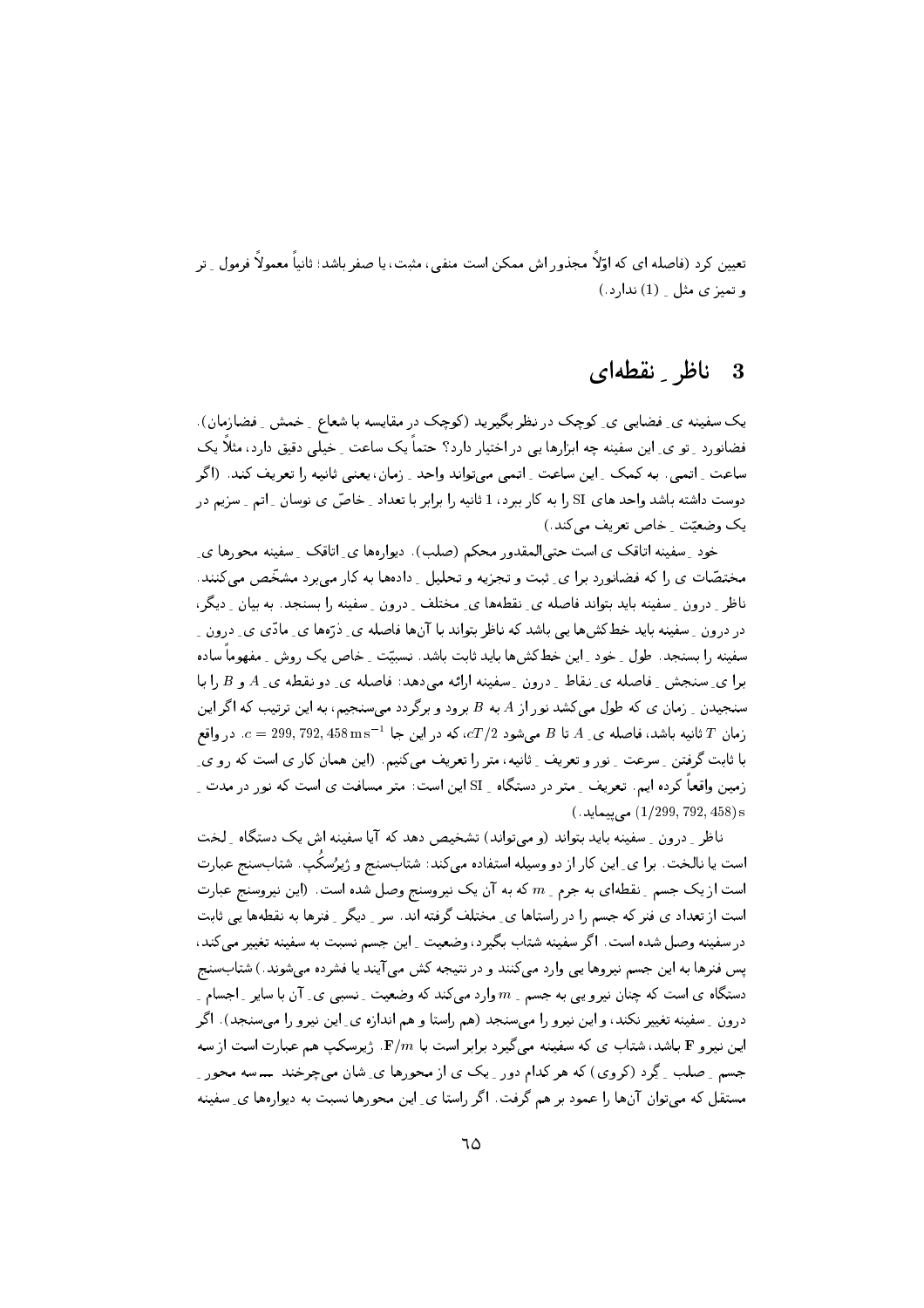تغییر کند، ناظ می فعمد که سفینه دارد می حرخد.

ییش از ادامه ی ِ بحث توجه ِ خواننده را به این نکته جلب میکنیم که تا کنون هیچ چیز راجع به سنجش ِ فاصله ی ِ اجسام ِ دور از سفینه نگفته ایم. در مورد ِ اشیاء ِ بیرون از سفینه: ناظر ِ درون ِ ِ سفینه قاعدتاً تلسکُپ و تئودولیتها یی دارد که میتواند با آنها اشیاء ِ دور و نزدیک را رصد کند. معنبی ی ِ رصد کردن این است که ۱) میتواند زاویه ی ِ پرتوها یی را که از اشیاء ِ دور و نزدیک می آیند با محورها ی ِ اتاقک ِ سفینه اش، و در نتیجه با هم، بسنجد؛ ۲) می تواند طیف ِ نور ِ پرتوها ی ِ رسیده به تلسكپ را بسنجد. ضمناً، رصد كردن محدود به نور، يعني امواج ِ الكترومغناطيسي نيست ـــ علىالاصول ممكن است سفينه به آشكارسازها يبي برا ي ِ دْرِّها ي ِ مادِّي (الكترون، يوزيترون، يرتون، ياديرتون، نوترينو ... ) هم مجهز باشد.

وسیله ی ِ دیگر ی که فضانورد می تواند در اختیار داشته باشد رادار است ـــــ وسیله ای برا ی فرستادن ِ امواج ِ رادیویی (نور) به طرف ِ اشیاء ِ دورِحِبر اش و ثبت ِ دقیق ِ زمان و طیف ِ پرتوها یبی که فرستاده می شوند، و ثبت ِ دقیق ِ زمان و طیف ِ پرتوها یی که پس از بازتابیدن از این اشیاء دوباره به سفینه مے رسند.

همه ی ِ ابزارها یی که نام بردیم در داخل ِ سفینه است.

ناظر ِ نقطهای ایده آل ساز ی ِ سفینه ای است که ویژه گی ها پش را بر شمردیم. در هر فضازمان ی ـــ خواه فضازمان \_ مینکُفسکی باشد، یا فضازمان \_ شوارتس٫شیلد آ′ ِ اطراف \_ یک ستاره، یا فضازمان \_ فریدمان <sup>8</sup>) یک مدل <sub>-</sub> کیهانشناختی، یا هر فضازمان <sub>-</sub> دیگر ی۔ ناظر <sub>-</sub> نقطهای با یک خم <sub>-</sub> زمانگونه و سه میدان ِ بردار ی ِ فضاگونه ی ِ عمود بر این خم (e2 ،e1)، و e3) که رو ی ِ این خم تعریف (e3) شده اند، مشخص میشود. تنها قید ی که رو ی ِ این  $\gamma$  هست این است که باید زمانگونه باشد (به این معنی که چاربردار \_ مماس بر آن همواره زمانگونه باشد). ساعت ی که در درون \_ سفینه هست، معمولاً ویژهزمان ِ متناظر با این جهانخط، یعنی  $\tau$  را نشان می دهد (هر چند ممکن است یک تابع ِ اکیداً صعودی از  $\tau$  را نشان بدهد). سه میدان ِ بردار ی ِ  $e_1(\tau)$  ،  $e_2(\tau)$  ، و  $e_3(\tau)$  در واقع امتداد ِ دیوارهها ی سفینه را مشخص می کنند. دقت کنید که این سه «میدان <sub>-</sub> برداری» فقط رو ی ِ خم <sub>- 1</sub> تعریف شده اند، و نه در همسایهگی ی ِ ۰٫

معمولاً فرض می کنیم ناظر نمی چرخد، که یعنی دیوارهها ی ِ سفینه نسبت به محورها یی که ژیرسکپھا مشخص میکنند نمیچرخند. اگر ناظر چرخان باشد، آن وقت میتوان یک ناظر ِ دیگر در نظر گرفت که جهانخط اش دقیقاً همان جهانخط ِ ناظر ِ چرخان باشد ولی نجرخد. به این ناظر، ناظر ِ ناچرخان ِ همراه میگوییم. مثال ِ زمین روشنکننده است: میدانیم زمین به دور ِ محور اش میچرخد، و ضمناً مرکز ِ جرم ِ زمین در فضا رو ی ِ یک بیضی حرکت میکند. ناظر ِ ناچرخان ِ همراه به زمین ناظر ی است که مبداء به مختصات اش مرکز به زمین است، رو ی به همان بیضی حرکت می کند، اما از محورها یی استفاده می کند که همواره به سمت ِ ستارهها ی ِ ثابت ی قرار دارند.

این که  $e_i$  ها امتداد ِ دیوارهها ی ِ سفینه را مشخص میکنند به این معنی است که بر چاربردار ِ سرعت ِ سفینه ــــ که بر خم ِ ِ  $\gamma$  مماس استـــــ به معنی ی ِ مینکُفسکی عمود اند. اگر چاربردار ِ ِ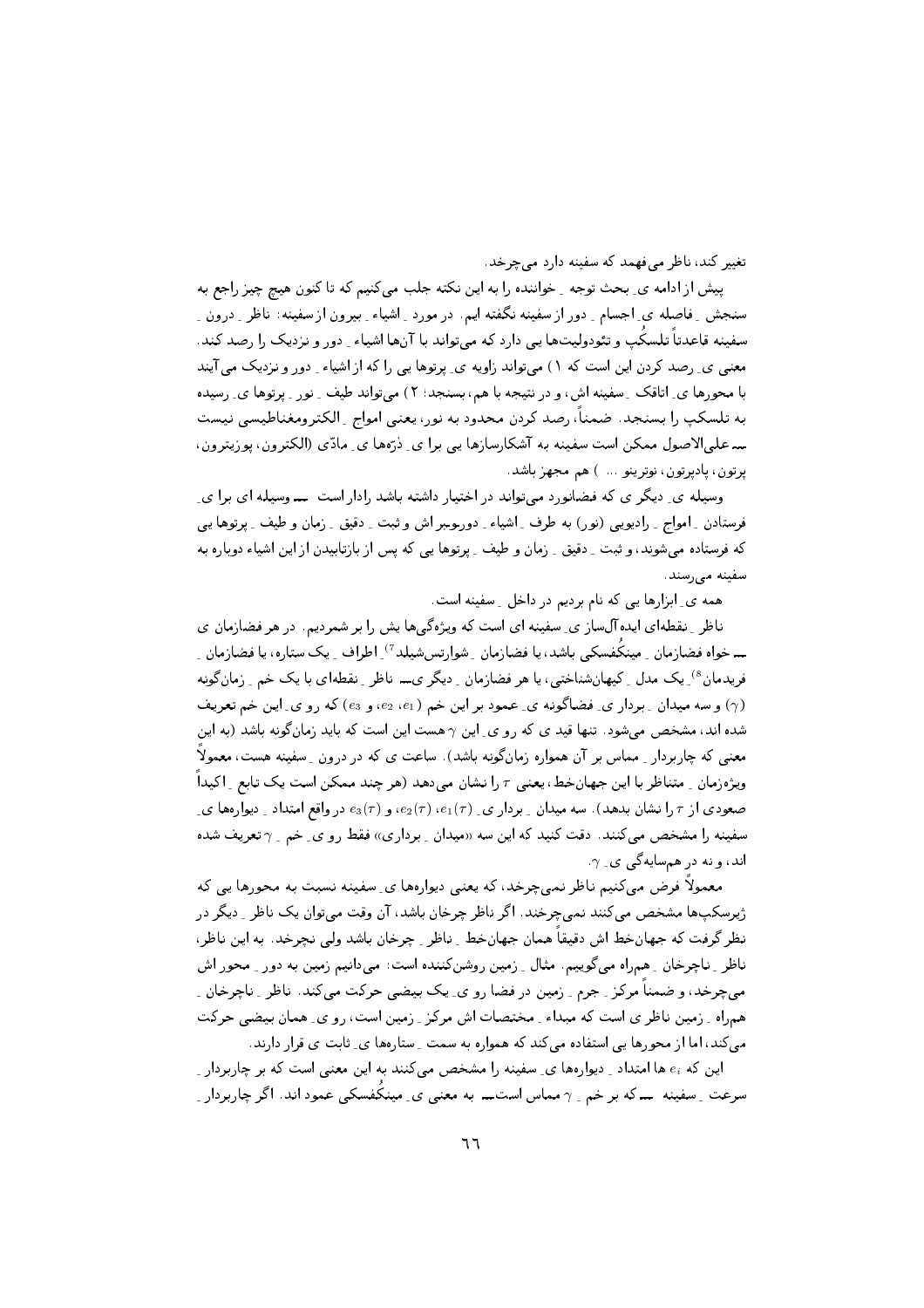سرعت ِ سفینه را بر طول اش تقسیم کنیم، چاربردار ی به دست می آید که آن ,ا eo می نامیم. (چاربردار ِ سرعت زمان گونه است، یعنبی «مجذور» ِ طول اش منفی است. منظور از طول ِ یک چاربردار <sub>-</sub> زمان گونه، جذر <sub>-</sub> قدر ِ مطلق <sub>- ((مجذور ِ طول» <sub>-</sub> آن است.) به این ترتیب چهار تا چاربردار</sub> داریم که ناظر را مشخص می کنند، و این چهار چاربردار در شرطها ی ِ زیر صدق می کنند.

$$
\langle e_0, e_0 \rangle = -1, \quad \langle e_i, e_j \rangle = \delta_{ij}, \quad \langle e_0, e_i \rangle = 0. \tag{2}
$$

به این چهار چاربردار، چارپایه میگویند. خلاصه آن که در داخل ِ سفینه، روابط ِ فضازمانی یِ نسیت کے اص برقرار است، که مے گویند:

$$
ds^{2} = -c^{2} dt^{2} + dx^{2} + dy^{2} + dz^{2}.
$$
 (3)

در این جا  $t$  زمان ی است که ساعت ِ تو ی ِ سفینه نشان میدهد، و  $x$  و  $y$  و  $z$  مختصهها ی ِ دکارتی ای هستند که فضانورد ِ تو ی ِ سفینه برا ی ِ ثبت ِ موقعیت ِ ِ ذرهها ی ِ داخل ِ سفینه به کار می برد. باز یادآوری میکنیم که اوّلاً ابعاد ِ سفینه در مقایسه با شعاع ِ خمش ِ فضازمان بسیار کوچک است؛ و ثانیاً ً فضانورد سرعت ِ نور را مقدار ِ ثابت ِ c میگیرد و فاصلهها ی ِ مکانی ی ِ داخل ِ سفینه، یعنی طول ِ ِ خطکشها پش را، با به کار بردن -ِ فرمول -ِ  $c\tau/2$  =  $\ell = c\tau/2$  تعریف می کند.

### ناظر گسترده  $\overline{\mathbf{4}}$

اکنون تعداد <sub>- ن</sub>یاد ی سفینه ی ِ فضایی ی ِ کوچک در نظر بگیرید که در فضا ی ِ بین ِ ستارهها در حرکت اند. هر کدام از این سفینهها یک ناظر ِ نقطهای است که با جهانخط و چارپایه اش مشخّص می شود. ناظر ِ گسترده، ایده آل ساز ی ِ این اسکادران ِ فضایی است.

پیش از تعریف ِ ناظر ِ گسترده، خانواده ای از ناظرها ی ِ نقطهای را در نظر میگیریم که اولاً جهانخطها يشان هم را قطع نمي كنند، ثانياً يک ناحيه ي 14 بعدي از فضازمان را مي پوشانند. چون فضازمان 4 بعدی است و هر جهانخط یک موجود 1 بعدی است، چنین خانواده ای باید یک خانواده ی ِ 3ـ پارمتری باشد، یعنی هر ناظر ِ نقطهای ی ِ این خانواده باید با سه عدد ِ حقیقی مشخّص شود. چنین خانواده ای را با  $\Omega$ ، مجموعه ی ِ پارامترها را با  $\mathcal A$ ، پارامترها را با  $A=(a^1,a^2,a^3)$ ، و ناظرها ی ِ نقطهای را با  $O_A$  نشان میدهیم. جهانخط ِ ناظر ِ نقطهای ی ِ  $O_A$  را با  $W_A$  نشان می دهیم.

اگر رویداد \_ E رو ی ِ جهانخط \_ یک ی از ناظرها ی ِ نقطهای، مثلاً  $O_A$  باشد، می گوییم Ω آن را می بیند. گستره ی ِ دید ِ Ω، که آن را با  $U_{\Omega}$  نشان می دهیم، یعنی مجموعه ی ِ همه ی ِ رویدادها یی در فضازمان که  $\Omega$  آنها را میبیند (و برابر است با اجتماع ِ تمام ِ  $W_A$  ها). اگر گستره ی ِ دید ِ  $\Omega$  برابر با تمام ِ فضازمان باشد، میگوییم Ω یک ناظر ِ سراسری است.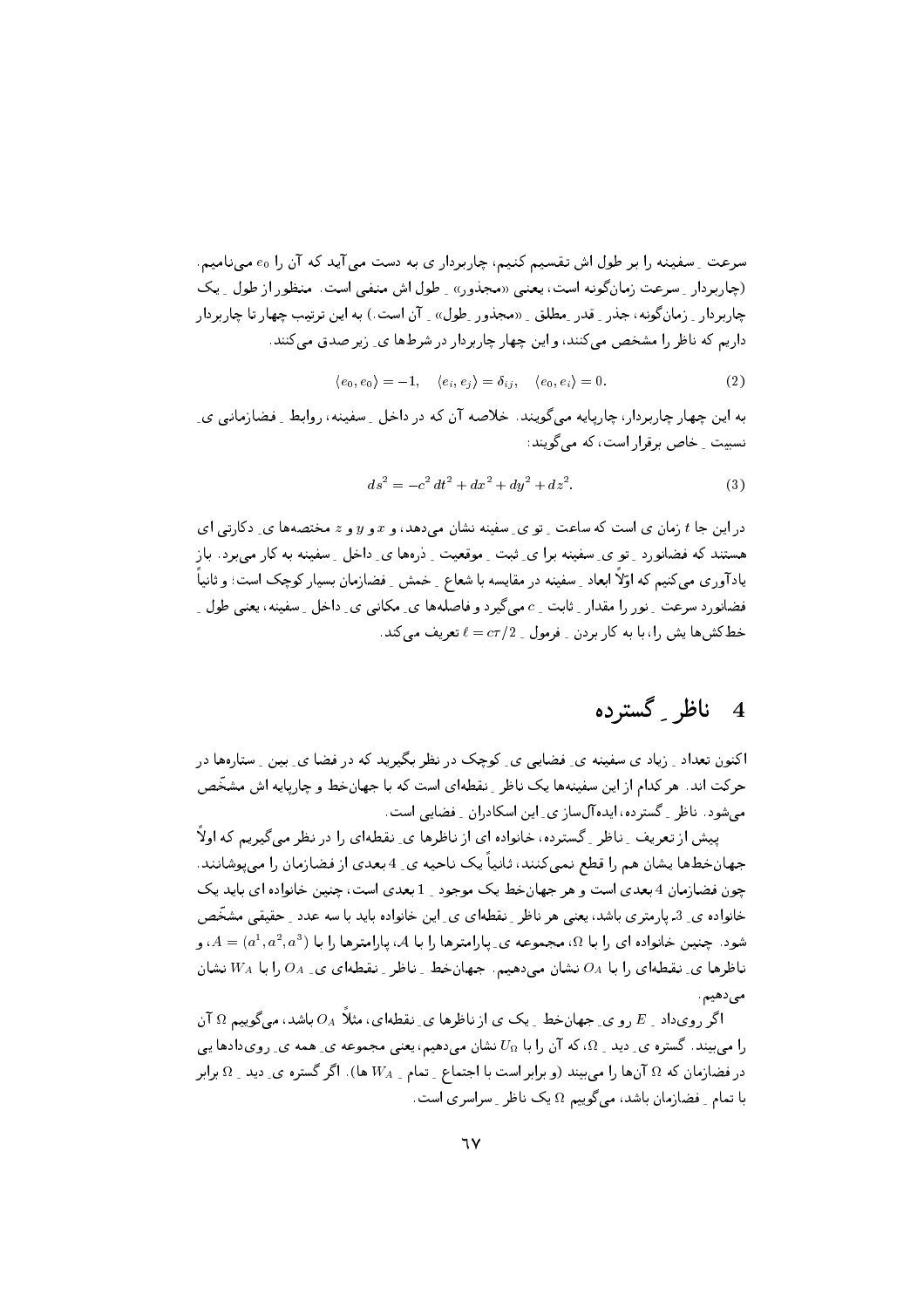فرض کنید  $\Omega$  چنین خانواده ای و  $U_{\Omega}$  گستره ی ِ دید اش باشند. دو رویداد  $E_{\perp}$  و  $E'$  (هر دو در را همهمکان مینامیم، و مینویسیم  $E \sim E' \sim E$  اگر هر دو رو ی ِ جهانخط ِ یک  $O_A$  باشند. به  $(U_\Omega$ سادهگی میتوان دید که این هممکانی یک رابطه ی ِ همارزی است:

- i) هر روی داد ی با خود اش هم مکان است.
- اگر  $E$  با  $E'$  هم مکان باشد،  $E'$  هم با  $E$  هم مکان است. (ii
- اگر  $E$  با  $E'$ ، و  $E'$  با  $E''$  هم مکان باشد،  $E$  با  $E''$  هم مکان است. (iii

میتوان  $U_{\Omega}$  را بر این رابطه ی ِ همارزی تقسیم کرد. مجموعه ای که به این ترتیب به دست می آید فضا از دید ِ خانواده ی ِ Ω نام دارد، و ما آن را با  $S_\Omega$  نشان میدهیم:

$$
S_{\Omega} := U_{\Omega} / \sim . \tag{4}
$$

واضح است که نقاط \_ Sa همان فضا ی ِ پارامترها، یعنی A است.

ناظر ِ گسترده عبارت است از یک خانواده ی ِ Ω به همراه ِ یک نگاشت ِ زمانگونه ی که ما آن را زمان ِ جهانبی میینامیم. (زمانگونه بودن ِ نگاشت ِ  $T$  به این معنبی است که  $T:U_\Omega\to\mathbb{R}$ گرادیان <sub>۔</sub>  $T$  زمان گونه است .) این زمان <sub>۔</sub> جهانی باعث می شود همزمان بودن یا تقدّم و تأخّر <sub>-</sub> زمانی ی ِ , وی دادها برای ناظر  $(\Omega, T)$  معنی داشته باشد.

## ناظرها ی مختصّاته -5

ورض کنید  $x^0, x^1, x^2, x^3) = x^\mu = x^\mu = x^\mu = (x^0, x^1, x^2, x^3)$  فرض کنید فضازمان در این ناحیه به شکل ِ عمومی ی ِ زیر است.

$$
ds^{2} = \sum_{\mu=0}^{3} \sum_{\nu=0}^{3} g_{\mu\nu} dx^{\mu} dx^{\nu}
$$
  
=  $g_{00} (dx^{0})^{2} + 2 g_{0i} (dx^{0} dx^{i}) + \sum_{i=1}^{3} \sum_{j=1}^{3} g_{ij} dx^{i} dx^{j}.$  (5)

- فرض کنید دو شرط \_ زیر برقرار باشد.
	- $\, g_{00} < 0 \,$  (i
- شبت و معیّن باشد.  $\sum_{i=1}^3\sum_{j=1}^3 g_{ij}\;dx^i\;dx^j\;$  (ii در این صورت هر سه عدد \_ ثابت \_  $(k^1,k^2,k^3)$  یک خم \_ زمانگونه تعریف میکنند:

$$
\gamma_k := \left\{ x^0 = ct, \quad x^i = k^i \right\}. \tag{6}
$$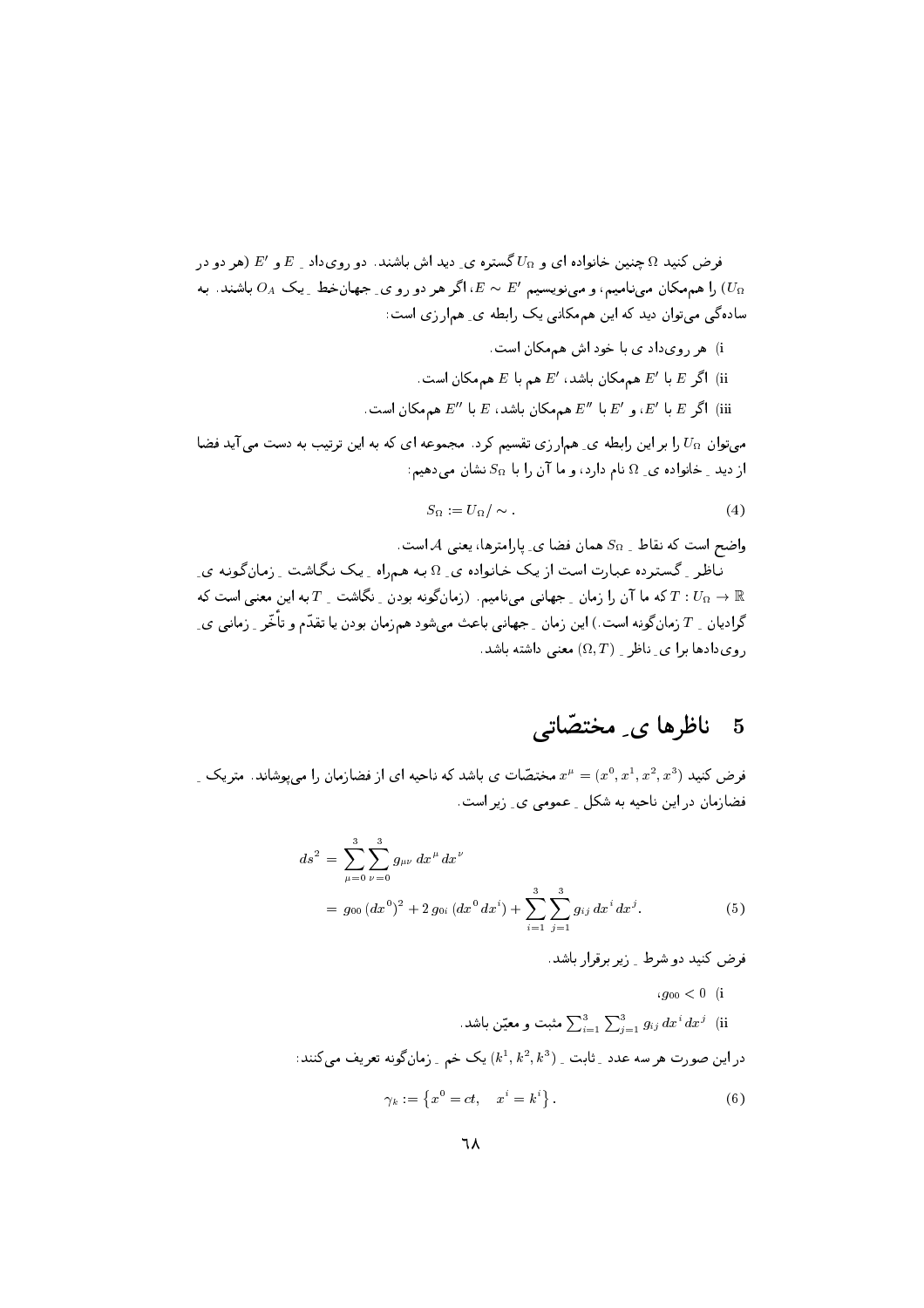به این ترتیب یک خانواده ی ِ سهپارامتری از خمها ی ِ زمان گونه داریم که هم را قطع نمی کنند. هر کدام از این خمها را میتوان جهانخط ِ یک ناظرِ ِ نقطهای انگاشت.

میدان ِ بِرداری ی ِ ∂ بر این خمها ی ِ زمانگونه مماس است. اگر آن را بر ‱ب تقسیم کنیم یک میدان <sub>به ت</sub>وداری ی پیگه به دست می آید. این میدان را e<sub>0</sub> می نامیم. چون  $g_{ij}$  مثبت و معیّن است، سه میدان <sub>-</sub> برداری ی ِ ،∂ فضاگونه اند. به کمک <sub>-</sub> فرایند <sub>-</sub> گرامــ شْمیت میتوان از این چهار میدان <sub>-</sub> برداری (۵<sub>۵</sub> ها)، چهار میدان <sub>-</sub> برداری ی ِ یکّه و عمود بر هم به دست آورد که اوّلی (e0) زمان گونه، و بقیّه (e2، e2، و e3) فضاگونه باشند. به این ترتیب هر یک از خمها ی ِ (6) یک خانواده ی ِ 3 پارامتری اند، پس به ازا ی ِ هر مختصّات ی که در ناحیه ای از فضازمان تعریف شده باشد و در شرطها ی ِ بالا صدق کند، یک ناظر ِ Ω داریم. برا ی ِ این ناظر،  $S_\Omega$  همان فضا یی است که با مختصّات  $x^i$  پارامتریزه می شود.

ناظر ِ مختصّاتی ی ِ Ω همواره میتواند یک زمان ِ جهانی تعریف کند، همان تابع ِ  $x^0$ . این زمان ِ جهانی به تعریف \_ زیر از همزمانی منجر میشود:

• تعریف 1 ِ همزمانی: دو رویداد ِ

$$
E = (x^0, x^i), \qquad E' = (x'^0, x'^i)
$$
 (7)

را میگوییم همزمان اند اگر  $x^0 = x'^0$ . (واضح است که هر دو رویداد باید در حوزه ی ِ تعریف ِ ، مختصّات  $x^{\mu}$  مختصّات

پذیرفتن ِ این تعریف ِ همزمانی به تعریف ِ خاصّ ی از فاصله منجر می شود. فرض کنید t = t0 یک زمان ِ خاص، یعنی یک عدد ِ ثابت ِ دادهشده باشد. مقطع ِ  $ct_0 = c$ ، یعنی مجموعه یِ

$$
\Sigma_{t_0} := \left\{ x^{\mu} \mid x^0 = ct_0 \right\} \tag{8}
$$

یک فوق رویه ی سه بعدی است با متریک

$$
d\ell^2 = \sum_{i=1}^3 \sum_{j=1}^3 g_{ij}(t_0, x) dx^i dx^j
$$
 (9)

توجّه کنید که این فوق ِ رویه و متریک اش به  $t=t_0$  بستهگی دارند. به ازا ی ِ هر  $t$  سهتاییها ی ِ مرتب ِ ع و /k دو نقطه از این فوق ِ رویه اند. میتوان فاصله ی ِ آنها را به کمک ِ متریک ِ فوق تعریف کرد، فاصله ای که به t بستهگی دارد. نحوه ی ِ تعریف این است:

ه تعریف ِ 1 ِ فاصله : فاصله ی ِ  $k$  از  $k$ برابر است با طول ِ رْئودزیک ی از  $\Sigma_{t_0}$  که آن دو نقطه • را به هم وصل میکند.

معنی ی ِ شهودی ی ِ این تعریف این است: در یک لحظه ی ِ t = t0 تعداد ی خطکش را، که طول ِ ِ هر کدام ِ شان 1m است، بین ِ سفینه ی ِ  $k$  و سفینه ی ِ  $k'$  میگذاریم، به طور ی که به دنبال ِ هم باشند. تعداد ِ این خطکشها میشود طول ِ مسیر ی که این خطکشها روی اش قرار گرفته اند. یک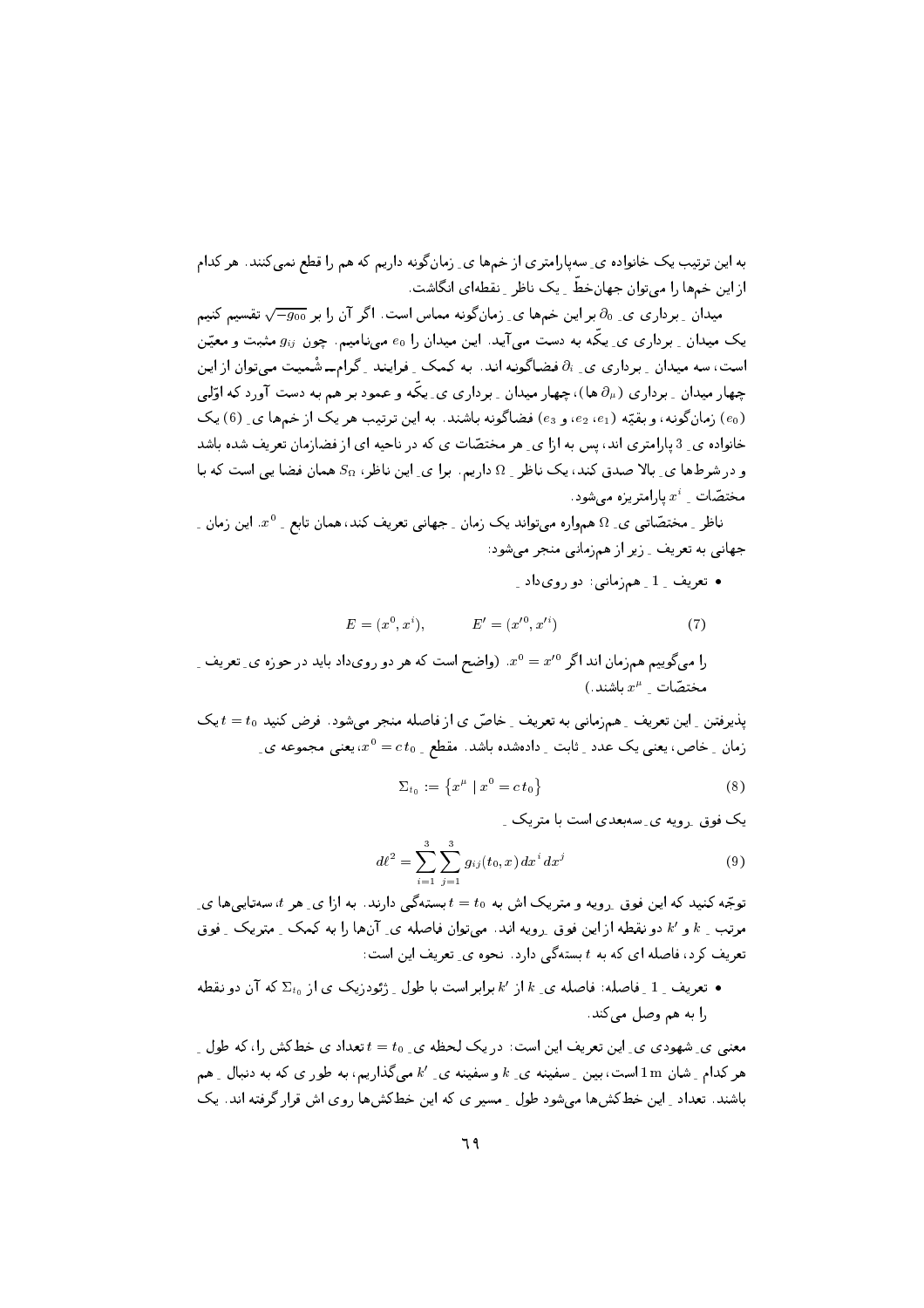

مسیر ِ خاص هست که این طول را کمینه میکند. این مسیر ِ خاص ژئودزیک ی است که این دو نقطه را به هم وصل می کند. دقّت کنید که این ژئودزیک، ژئودزیک ِ فوق ِ رویه ی ِ 5<sub>0 س</sub>ت، نه ژئودزیک ِ فضازمان. فاصله ی ِ k' j k یعنی تعداد ِ خطکشها یی که در زمان ِ t = t0 این ژئودزیک را بوشانده اند.

به دلیل ِ پدیده ی ِ انقباض ِ طول ِ نسبیّتی، این تعریف وقت ی بامعنی است که خطکشها ساکن باشند. امّا ساکن نسبت به کی؟ جواب این است: نسبت به آن سفینه ای از اسکادران که در آن لحظه در کنار کی خطکش خاص قرار گرفته است.

فرض کنیم  $k'$  بی نهایت به  $k$  نزدیک باشد. ببینیم چهقدر طول می کشد تا نور از  $k$  به  $k'$  برود و برگردد. فرض کنید  $E_1$  رویداد ِ گسیل ِ نور از  $E_2$  رویداد ِ رسیدن ِ نور به  $k^\prime$ ، و  $E_3$  رویداد ِ رسیدن ِ پرتو ی ِ بازتابیده به k باشد (شکل ِ ۱ را ببینید).

$$
E_1 = (x^0, x^i),
$$
  
\n
$$
E_2 = (x^0 + \delta x^0, x^i + \delta x^i),
$$
  
\n
$$
E_3 = (x^0 + \delta x^0 + \Delta x^0 x^i).
$$

فاصله ی ِ فضازمانی ی بین 1  $E_1$  و  $E_2$ ، یعنی مجذور ِ نُرم ِ چاربردار ِ  $E_{12} = (\delta x^0, \delta x^i).$  $(10)$ 

صفر است، پس

$$
g_{00} (\delta x^0)^2 + 2 \delta x^0 \sum_{i} g_{0i} \delta x^i + \sum_{i,j} g_{ij} \delta x^i \delta x^j = 0.
$$
 (11)

ریشه ی ِ مثبت ِ این معادله است:  $\delta x^0$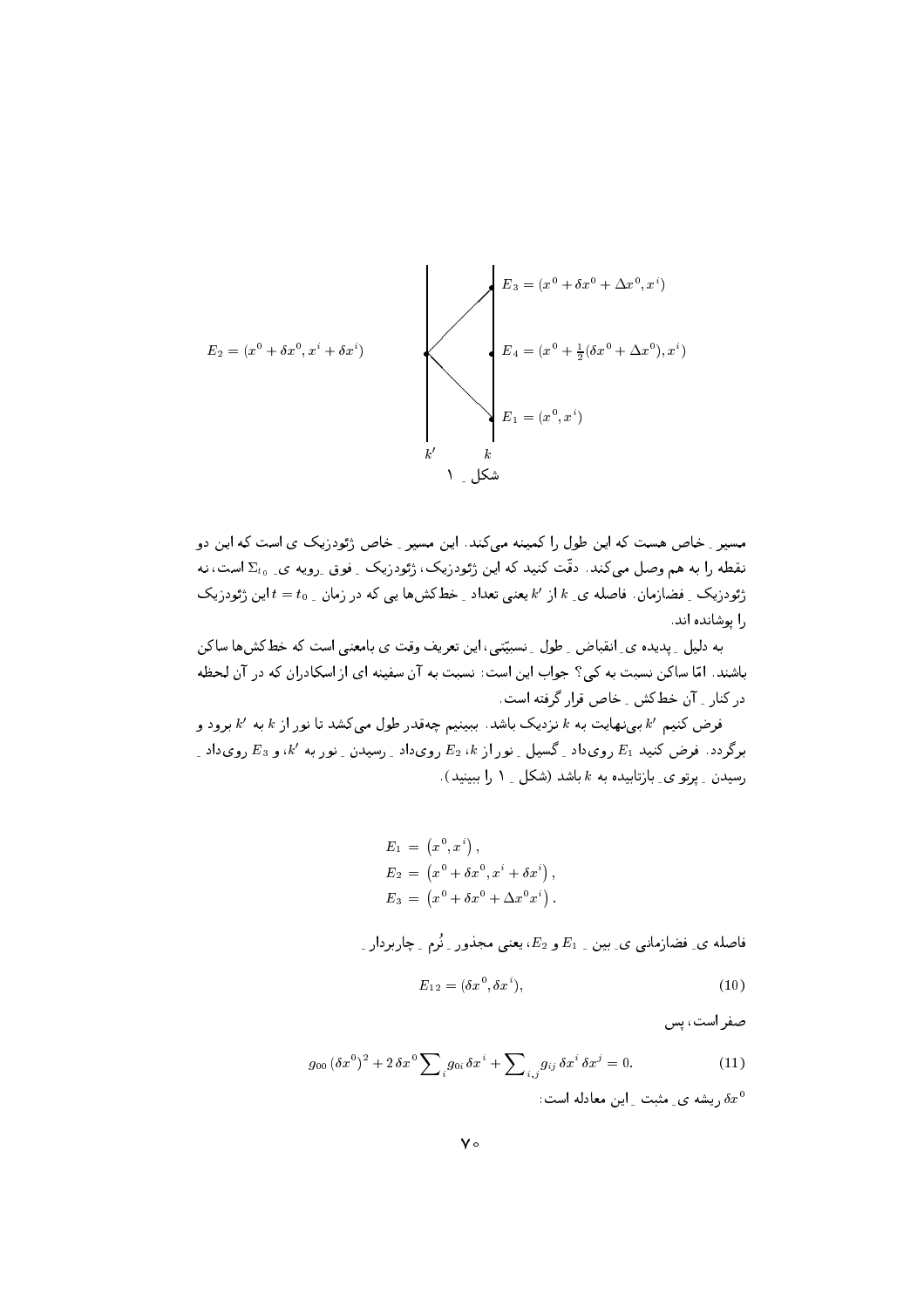$$
\delta x^0 = \frac{1}{-g_{00}} \left[ \sqrt{\sum_{i,j} \left( -g_{00} g_{ij} + g_{0i} g_{0j} \right) \delta x^i \, \delta x^j} + \sum_{i} g_{0i} \, \delta x^i \right] \tag{12}
$$

فاصله ی ِ فضازمانی ی ِ بین ِ E2 و E3، یعنی مجذور ِ نرم ِ چاربردار ِ

$$
E_{23} = (\Delta x^0, -\delta x^i), \tag{13}
$$

هم صفر است، پس

$$
g_{00} (\Delta x^{0})^{2} - 2 \Delta x^{0} \sum_{i} g_{0i} \delta x^{i} + \sum_{i,j} g_{ij} \delta x^{i} \delta x^{j} = 0.
$$
 (14)  
...  

$$
\Delta x^{0} = 0.
$$

$$
\Delta x^0 = \frac{1}{-g_{00}} \left[ \sqrt{\sum_{i,j} \left( -g_{00} g_{ij} + g_{0i} g_{0j} \right) \delta x^i \, \delta x^j} - \sum_{i} g_{0i} \, \delta x^i \right]. \tag{15}
$$

$$
\delta t := \frac{1}{c} \left( \delta x^0 + \Delta x^0 \right) = \frac{2}{-c g_{00}} \sqrt{\sum_{i,j} \left( g_{0i} g_{0j} - g_{00} g_{ij} \right) \delta x^i \delta x^j}.
$$
 (16)

$$
\delta\tau^2 = -\frac{1}{c^2}\,\delta s^2 = -\frac{1}{c^2}\,g_{00}\,(\delta x^0)^2 = -g_{00}\,\delta t^2.\tag{17}
$$

پس  $\delta t = \sqrt{-g_{00}} \, \delta t$ . به این ترتیب، از دید ِ ناظر ِ  $k$  فاصله ی ِ زمانی ی ِ رفت و برگشت ِ نور برابر است با

$$
\delta \tau = \frac{1}{c} \sqrt{-g_{00}} \frac{2}{-g_{00}} \sqrt{\sum_{i,j} (g_{0i} g_{0j} - g_{00} g_{ij}) \delta x^{i} \delta x^{j}}
$$

$$
= \frac{2}{c} \sqrt{\sum_{i,j} \gamma_{ij} \delta x^{i} \delta x^{j}}
$$
(18)

که در این جا

$$
\gamma_{ij}(t,x) := g_{ij} - \frac{g_{0i} g_{0j}}{g_{00}}.
$$
\n(19)

خلاصه آن که اگر فاصله را مطابق ِ تعریف ِ 1 تعریف کنیم، آن وقت متوسِّط ِ سرعت ِ نور در رفت و برگشت بین ِ  $k$  و  $k'$  میشود,

$$
v_{\rm light} = \frac{2\sqrt{\sum_{i,j} g_{ij} \,\delta x^i \,\delta x^j}}{2\sqrt{\sum_{n,m} \gamma_{nm} \,\delta x^n \,\delta x^m}} = c \sqrt{\frac{\sum_{i,j} g_{ij} \,\delta x^i \,\delta x^j}{\sum_{n,m} \gamma_{nm} \,\delta x^n \,\delta x^m}}
$$
(20)

اگر  $g_{0i}=g_{0i}=g$ ، این سرعت همواره c است، امّا اگر  $g_{0i}\neq g_{0i}$ ، آن وقت این سرعت به جهت ِ انتشار ِنور بستهگی دارد. دقّت کنید که این سرعت، سرعت ِ نور است برا ی ِ رفتن از یک ی از سفینهها ی ِ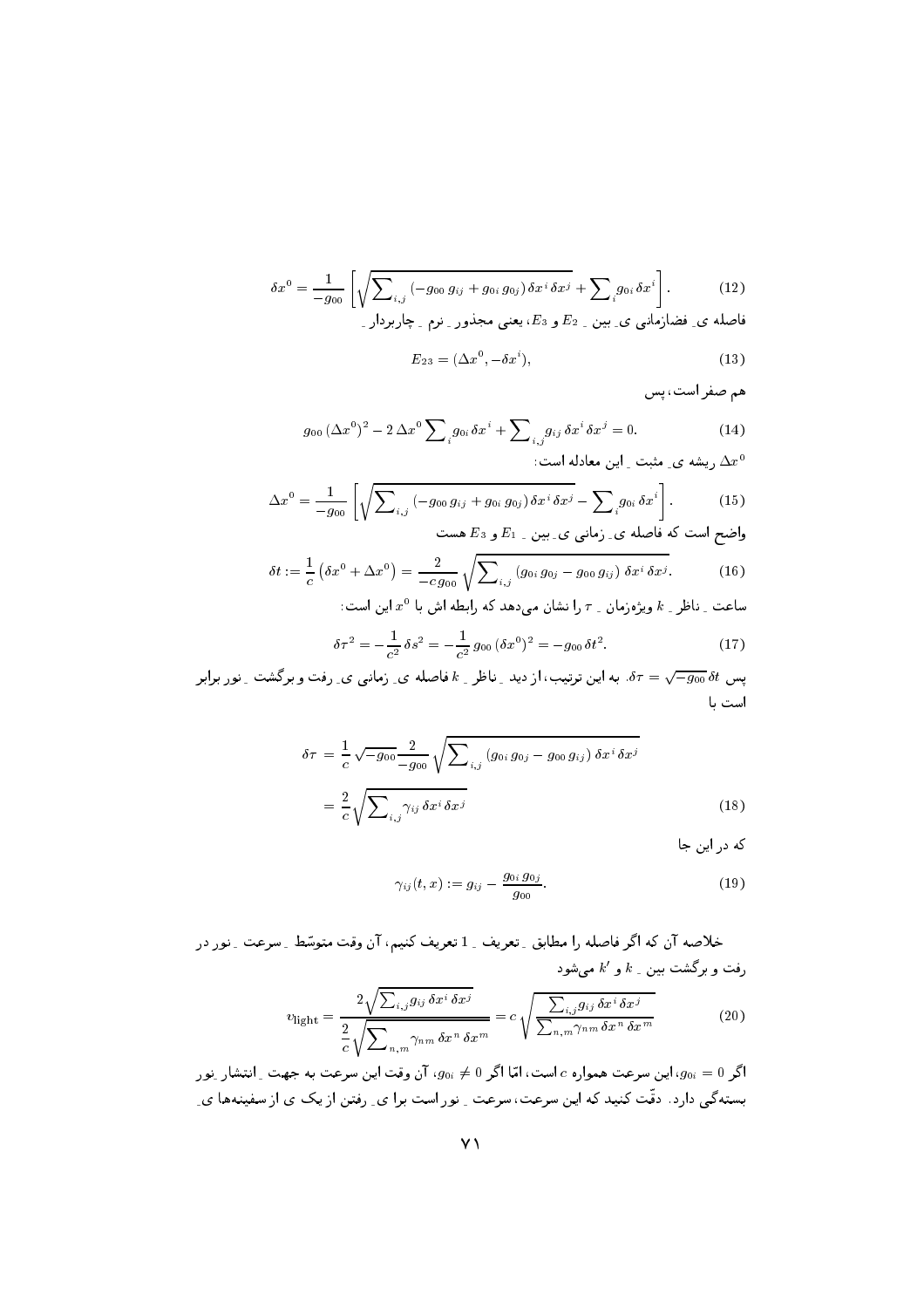اسکادران ِ فضایی به یک سفینه ی ِ دیگر . هنوز هم سرعت ِ نور در داخل ِ هر سفینه مستقل از جهت ِ انتشار ِ نور در آن سفینه است. (زیرا ناظر ِ ِ تو ی ِ سفینه اصولاً با ثابت گرفتن ِ سرعت ِ نور است که فاصله ی نقاط داخل میفینه را تعریف می کند.)

خلاصه آن که، اگر تعریف 1 \_ همزمانی، و به تبع \_ آن تعریف \_ 1 \_ فاصله را بیذیریم، به این نتیجه مهیرسیم که اگر  $g_{0i}$  ها صفر نباشند، آن وقت سرعت ِنور برا ی ِ رفتن از یک نقطه به نقطه ای دیگر که بی نهایت به آن نزدیک است، به جهت ِ مسیر ِ نور بستهگی دارد.

امّا میتوان فاصله ی ِ دو سفینه ی ِ نزدیک به هم را به روش ِ دیگر ی هم تعریف کرد . در این روش سرعت ِ نور را مقدار ِ ثابت ِ c میگیریم، به کمک ِ رادار  $\delta\tau$  ِ (18) را به دست می آوریم، و تعريف مي كنيم:

• تعریف  $2$ ی فاصله: فاصله ی  $k'$ از  $k$ برابر است با

$$
\delta \ell := \frac{1}{2} c \, \delta \tau,\tag{21}
$$

که معادل است با این که

$$
\delta \ell^2 := \sum_{i,j} \gamma_{ij} \, \delta x^i \, \delta x^j.
$$
 (22)

• تعریف <sub>-</sub> 2 ی ِ همزمانی: دو رویداد <sub>- بی</sub>نهایت نزدیک به هم <sub>-</sub>

$$
E = (x^{0}, x^{i}), \qquad E' = (x^{0} + \delta x^{0}, x^{i} + \delta x^{i})
$$

را میگوییم از نظر ِ ناظر ِ  $k$  (که در نقطه ی ِ  $x^i=k^i$  ایستاده است) همزمان اند اگر  $\sum_{i=1}^{n} g_{0\mu} \, \delta x^{\mu} = g_{00} \, \delta x^{0} + \sum_{i=1}^{n} g_{0i} \, \delta x^{i} = 0.$ 

این تعریف وابسته به مختصّات ِ ۳۰ است، امّا همان طور که خواهیم دید، بعضَّ ی وقتها نمیٍتوان این تعریف ِ همزمانی را به تمام ِ حوزه ی ِ تعریف ِ مختصّات ِ  $x^\mu$  گسترش داد، یعنی نمی توان یک زمان ِ جهانی متناظر با این همزمانی یافت.

 $\delta \tau$  انگیزه ی ِ این تعریف هم بسیار ساده است (84\$ از مرجع ِ [3]): ناظر ِ  $k$  میبیند که زمان ِ  $E_2$  طول می کشد تا نور از سفینه اش به سفینه ی ـ k' برود و برگردد. پس طبیعی است که رویداد ـ  $E_2$ را با رویداد ی به فاصله ی ِ  $\delta\tau/2$ پس از رویداد ِ E1 رو ی ِ جهانخط ِ خود اش همزمان بداند. (اگر در سال 9002 با تلسکب به سیاره ای که 57 سال پنوری از ما دور است نگاه کنیم و انفجار پیک بمب \_ اتمي را ببينيم، مي گوييم اين انفجار همزمان بوده با سال \_ 1945 در كره ي\_ زمين.) اين رويداد را ، مىنامىم دارىم  $E_4$ 

$$
E_2 = (x^0 + \delta x^0, x^i + \delta x^i),
$$
  
\n
$$
E_4 = \left(x^0 + \frac{1}{2}(\delta x^0 + \Delta x^0), x^i\right).
$$
\n(23)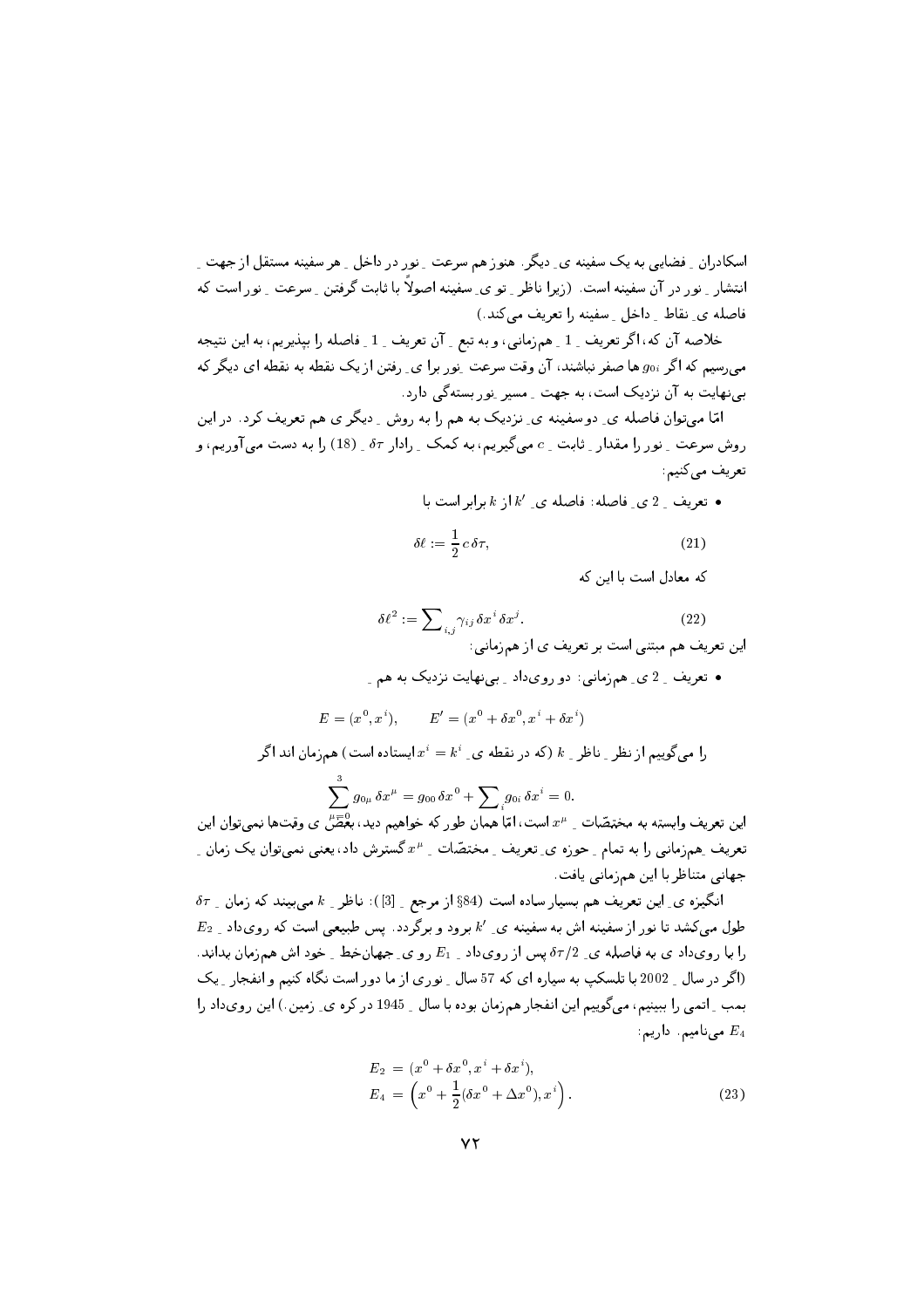یس داریم:

$$
E_{42} = \left(\frac{1}{2}(\delta x^0 - \Delta x^0), \delta x^i\right)
$$
  
= 
$$
\left(\frac{1}{-g_{00}}\sum_{i} g_{0i} \delta x^i, \delta x^i\right).
$$
 (24)

یعنبی رویداد <sub>ب</sub> ( $x^i + dx^0, x^i + dx^i$  که در سفینه ی ِ نزدیک ب $x^i + dx^i$  روی می دهد، از نظر ب ناظر ی که در  $x^i$  ایستاده با رویداد ِ  $(x^0,x^i)$  همزمان است، اگر

$$
dx^{0} = \frac{1}{-g_{00}} \sum_{i} g_{0i} dx^{i}.
$$
 (25)

این رابطه را میتوان به شکل ِ ساده ی ِ زیر نوشت:

$$
(dx)_0 := \sum_{\mu=0}^{3} g_{0\mu} dx^{\mu} = g_{00} dx^0 + \sum_{i} g_{0i} dx^i = 0.
$$
 (26)

اگر  $(dx)$  دقیق باشد، یعنبی اگر تابع ی مثل ِ 50 وجود داشته باشد طور ی که  $(dx)$  ِ بالا واقعاً  $f\left( dx\right) _{0}$  دیفرانسیل ۱ آن تابع ۱  $x_{0}$  باشد، آن وقت میتوان یک زمان ۱ جهانبی تعریف کرد ا دقیق نباشد، امّا ضریب ِ دقیق کن داشته باشد، باز هم می;توان یک زمان ِ جهانی تعریف کرد. (ضریب ِ  $f(x)$  دقیق کن یعنی تابع ی مثل  $f(x)$  با این خاصیّت که  $f(x)$  دقیق باشد.)

$$
dx_{0\to 1}^0 = \frac{g_{0i}(P_0)}{-g_{00}(P_0)} dx^i.
$$
 (27)

ناظر ہے وہ ادانستن ہے این عدد می تواند ساعت اش را یا ساعت ہے وہ همزمان کند .

یک نکته ی ِ بسیار مهم که باید به آن توجّه کنیم، این است که این همزمان کردن ِ ساعتها متقارن نیست، به این معنی که اگر ناظر <sub>-</sub> 01 یک علامت <sub>-</sub> نوری به طرف <sub>-</sub> ناظر <sub>-</sub> 00 بفرستد و زمان <sub>-</sub> رفت و برگشت ِ آن را بسنجد، (نصف ِ ) عدد ی که به دست می آورد این است

$$
dx_{1\to 0}^0 = \frac{g_{0i}(P_1)}{-g_{00}(P_1)} dx^i.
$$
 (28)

اینک فرض کنید ناظر 21 ساعت و خود اش را با ساعت و ناظر و 00 (با استفاده از عدد و (27)) همزمان کند، و سیس همین ناظر <sub>-</sub> 01 یک علامت <sub>-</sub> نوری به ناظر <sub>-</sub> دیگر <sub>-</sub> 22 بفرستد و زمان <sub>-</sub> رفت و برگشت ِ نور را بسنجد و آن را برا ی ِ ناظر ِ  $O_2$  بفرستد. به این ترتیب ناظر ِ  $O_2$  می تواند ساعت اش را با ساعت ِ ناظر ِ 01 همزمان کند. نکته ی ِ جالب این است که اگر ناظر ِ 00 خود اش یک علامت ِ نوری به  $O_2$  میفرستاد و زمان ِ رفت و برگشت ِ آن را میسنجید و آن را برا ی ِ ر $O_2$  میفرستاد، آن وقت ناظر <sub>-</sub> 02 می;توانست ساعت <sub>-</sub> خود اش را با ساعت <sub>- 0</sub>0 همزمان کند. این دو همزمانی یک ی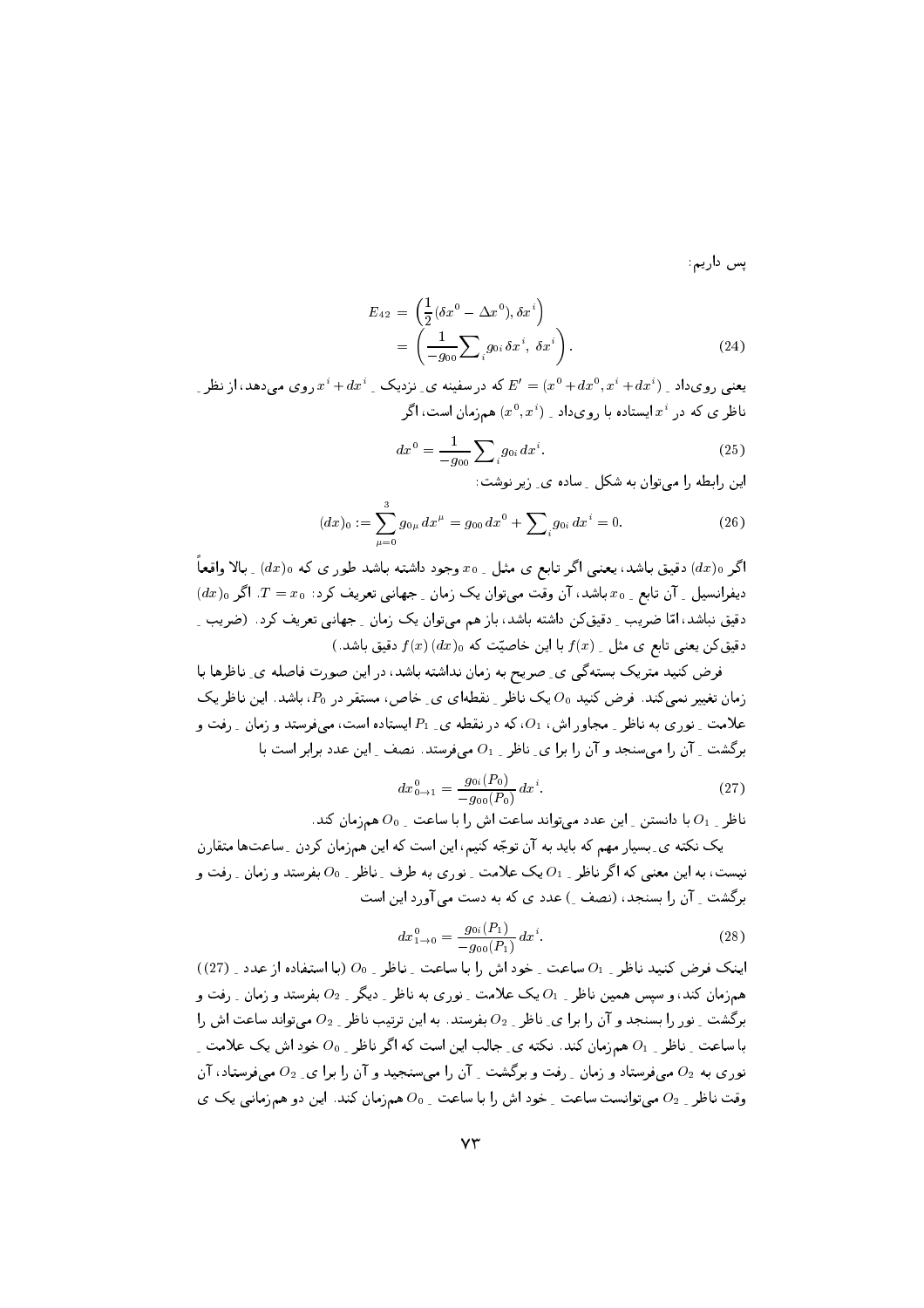نیستند! برا ی ِ این که این مطلب را بهتر ببینیم، فرض کنید که این کار را برا ی ِ دنباله ای از ناظرها که رو ی ِ خم ی مثل ِ 7 قرار گرفته اند تکرار کنیم. ناظر ِ 00 در ابتدا ی ِ این خم، و ناظر ِ  $O_N$  در انتها ى ِ اين خم است. ناظر 1 + ز ـ ام بايد ساعت اش را به اندازه ى ِ

$$
dx_{j+1}^0 = -\frac{g_{0i}(P_j)}{g_{00}(P_j)} dx^i
$$
 (29)

جلو بکشد. پس، ناظر 1 $N$ - باید ساعت اش را به اندازه ی

$$
\Delta t = \sum_{j=0}^{N-1} \frac{g_{0i}(P_j)}{-g_{00}(P_j)} dx^i
$$
\n(30)

جلو بکشد. واضح است که در حدّ \_ $\infty \times N \rightarrow N$  این جمع به انتگرال \_ زیر میل میکند.

$$
\Delta t = \int_{\gamma} \frac{g_{0i}}{-g_{00}} dx^i. \tag{31}
$$

اینک فرض کنید که  $\gamma$ یک خم ِ بسته باشد. در این صورت  $O_N$  همان جا یی است که  $O_0$  هست. اىنك

$$
\Delta t = \oint_{\gamma} \frac{g_{0i}}{-g_{00}} dx^i.
$$
\n(32)

شرط \_ لازم برا ي\_ اين كه اين انتگرال برا ي\_ هم خم \_ بسته اي صفر باشد اين است كه

$$
\frac{\partial}{\partial x^i} \left( \frac{g_{0j}}{-g_{00}} \right) - \frac{\partial}{\partial x^j} \left( \frac{g_{0i}}{-g_{00}} \right) = 0.
$$
\n(33)

فرض کنید انتگرال <sub>-</sub> (32) رو ی ِ خم ِ بِسته ی ِ γ صفر نباشد. در این صورت ناظر <sub>-</sub> Ω که در همان نقطه ي P<sub>0</sub> ايستاده است (يعني جهانخط اش بر جهانخط \_ O<sub>0</sub> منطبق است)، برا ي ِ آن كه ساعت اش را با ساعت ِ $O_0$  همزمان کند باید آن را به مقدار ِ  $\Delta t$  جلو بکشد.

یس، «مجموعه ی ِ همه ی ِ ساعتها یی که با یک ساعت ِ خاص ِ ہ $O_0$ به تعریف ِ 2 همزمان اند» یک مجموعه ی ِ خوشتعریف نیست. حد اِکثر کار ی که میتوانیم بکنیم این است که از یک ساعت ِ خاص شروع کنیم و در امتداد <sub>-</sub> یک خم <sub>- 1</sub> که خود اش را قطع نکند ساعتها را همزمان کنیم.  $E_0$  و نتیجه این که «مجموعه ی ِ همه ی ِ رویدادها یی که به تعریف ِ 2 با یک رویداد ِ خاص ِ همزمان اند»، یک مجموعه ی ِ خوشتعریف نیست.

مزیّت \_ این روش \_ همزمان کردن \_ ساعتها، که آن را روش \_ اینشتین می نامیم، این است که سرعت ِ نور مستقل از جهت ِ انتشار ِ آن میشود، امّا عیب اش این است که بعض ی وقتها نمی توان یک زمان ِ جهانی تعریف کرد.

اگر تعریف \_ 2 ی ِ همزمانی را بپذیریم، دیگر نمیتوان «فضا» را مجموعه ی ِ همه ی ِ رویدادها ی ِ همزمان با یک رویداد ِ خاص تعریف کرد. ممکن است کس ی بیرسد که در این صورت منظور از فضا چیست؟ پاسخ این است که فضا  $(S_{\Omega})$  را با تقسیم کردن ِ فضازمان بر رابطه ی ِ هم مکانی تعریف میکنیم، و این مجموعه همارز \_ 2 است، هر چند نمیتوان گفت رویدادها ی \_ 2 اممزمان اند. فاصله ای که بر طبق \_ تعریف \_ 2 تعریف میکنیم، در واقع فاصله ی\_ نقاط \_ همین  $\Sigma_{t_0}$  است.